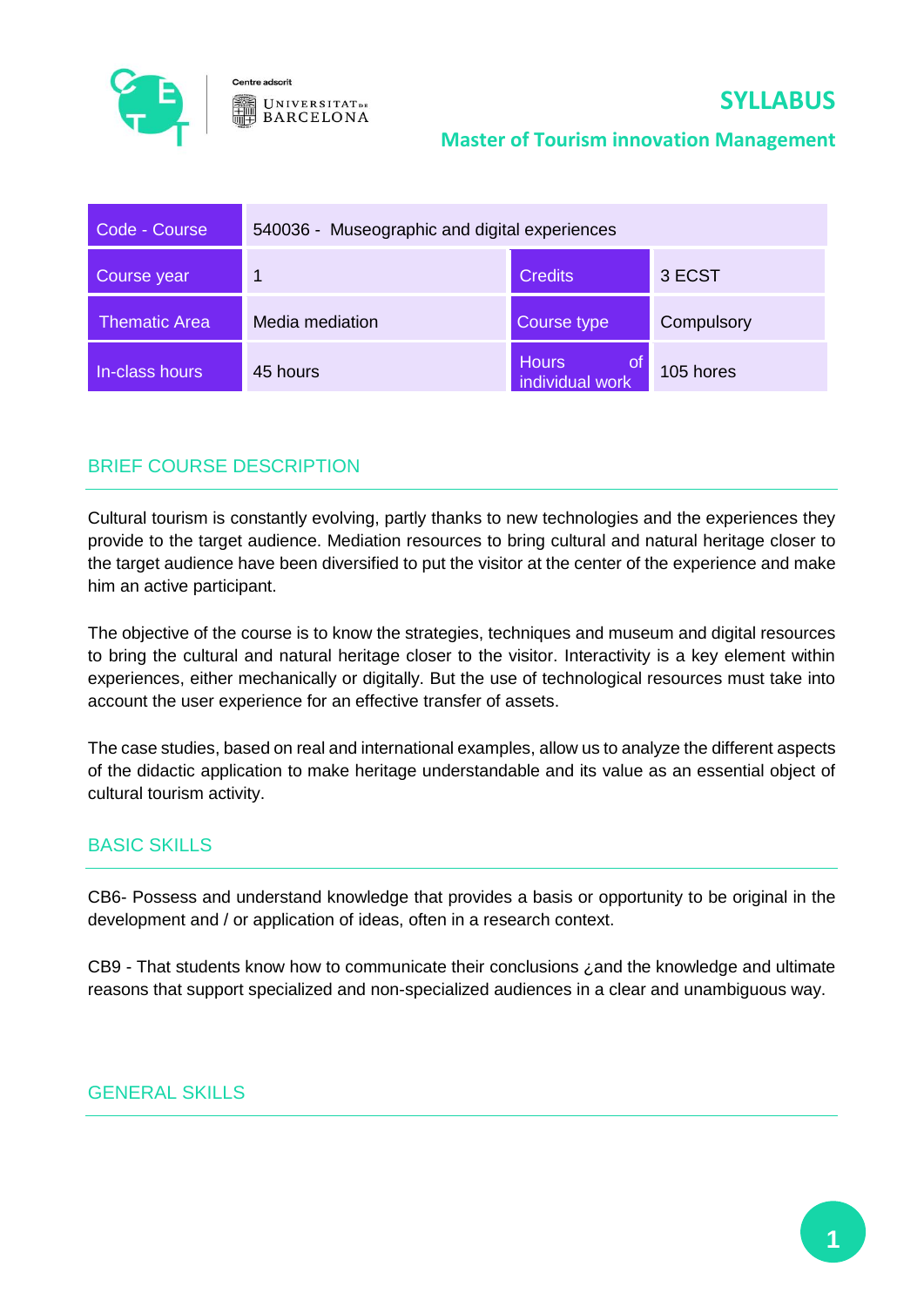

CG6- Apply communication techniques for the effective transmission of ideas, opinions, knowledge, etc.

### SPECIFIC SKILLS

CE8- Mastering the fundamentals and techniques of heritage teaching and applying it to the tourism field.

CE11- Analyze and apply information and communication technologies in the different areas of the tourism sector.

CE12- Transform ideas and knowledge into value for the client, generating sustainable results for tourism organizations and society.

# ACADEMIC CONTENT

- Didactic mediation resources: interactive museography
- The museum houses
- The evaluation of patrimonial resources
- Didactics of the heritage object
- Application of new technologies in heritage
- The user experience
- Digital cultural heritage
- The Smart heritage
- Wine tourism
- Practical cases

### LEARNING METHODOLOGY

The learning methodology of the subject is based on expositions of concepts and ideas, complemented with examples and practical application cases, as well as group discussions and activities.

In this sense, the methodologies are broken down by type evaluation typologies:

- Work done by the student (individual and / or group)
- Realization of practical cases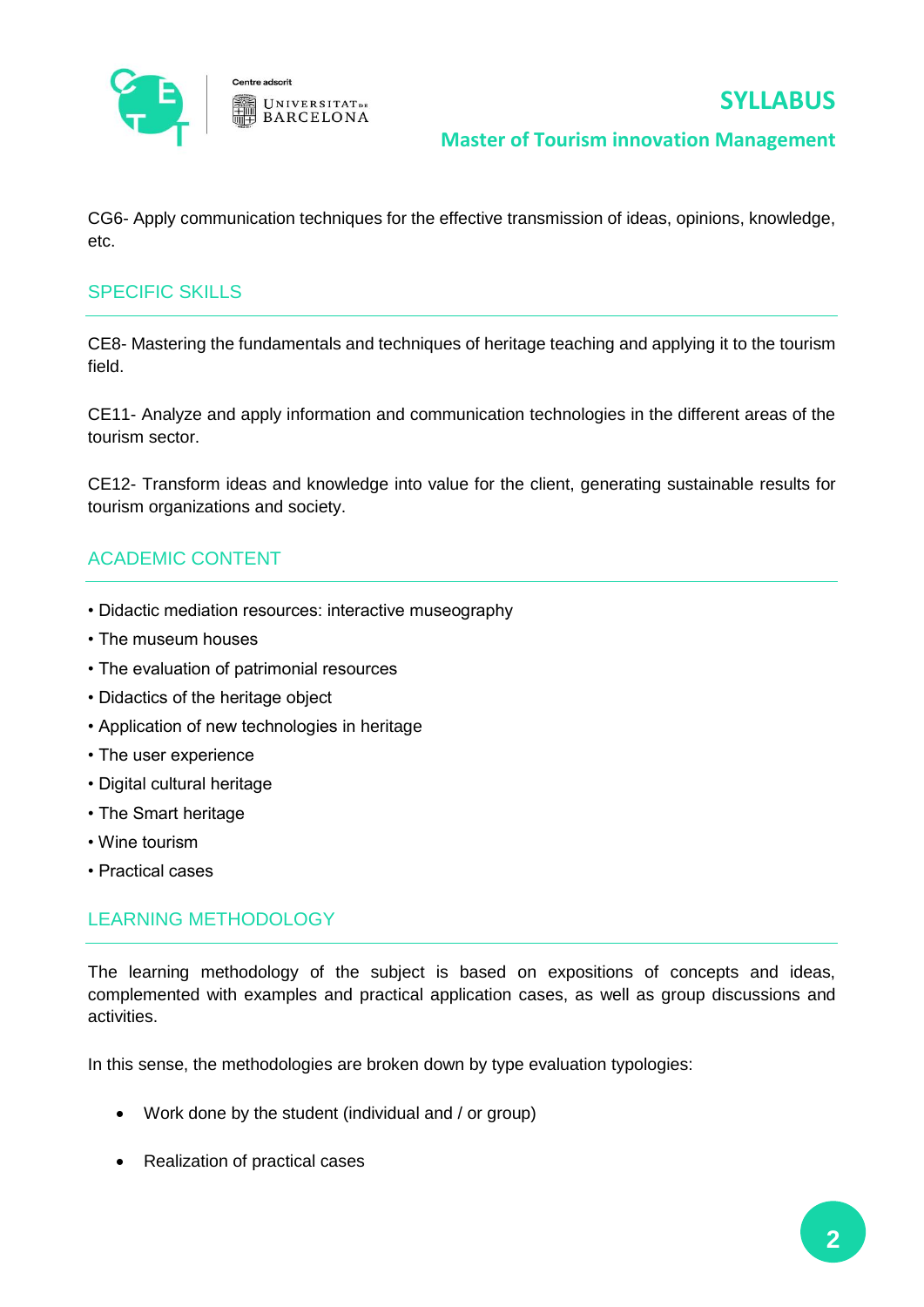

- Virtual Forum
- **Troubleshooting**
- Discussion panels

In addition, it is planned to carry out trips outside the CETT as part of field work and reinforcement of learning.

### ASSESSMENT SYSTEM

The evaluation process determines the degree of a student's achieved learning with regards to the competencies of the course in hand.

Students are able to request to be evaluated via a system of continuous assessment along the academic year or a single assessment at the end of the established period of time.

**Continuous Assessment** consists of the evaluation of the teaching-learning process based on the continuous monitoring of the student's performance through the acquired comprehension, coursework and exams. Attending a minimum of 80% of the classes is required to follow this system.

**Single Assessment** consists in the evaluation of the student's learning administered at the end of the established period of time. This system of evaluation is available for all students that provide appropriate proof of their inability to regularly attend class. This assessment is determined based on the learning evidences proven through this evaluation.

| <b>Evaluation systems</b> | <b>Continuous</b> | <b>Single</b> |
|---------------------------|-------------------|---------------|
| Activity 1 (group)        | 25 %              | -             |
| Activity 2 (group)        | 35 %              | 50 %          |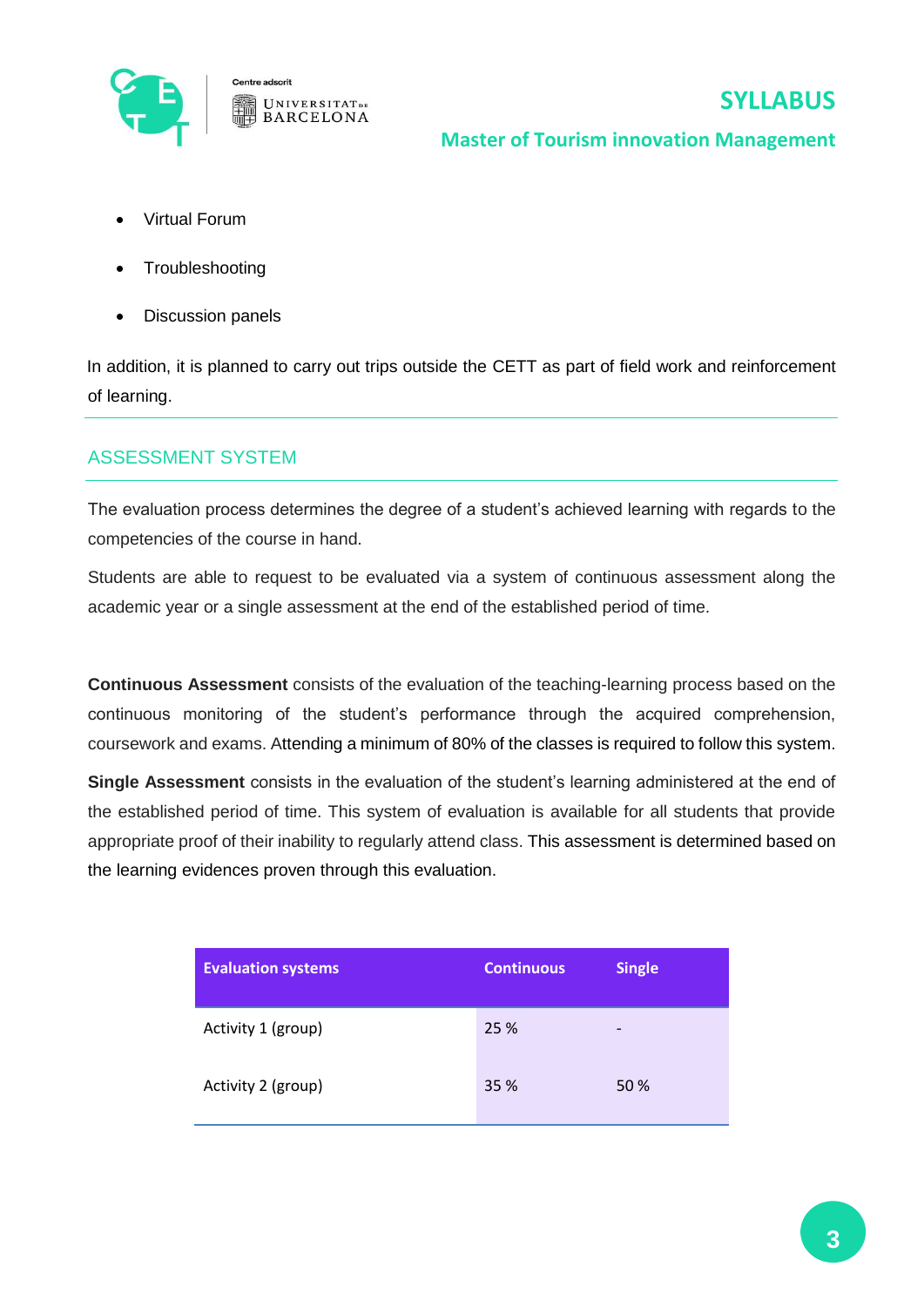

| Activity 3 (individual) | 40% | 50 % |
|-------------------------|-----|------|
|-------------------------|-----|------|

#### **Review and Reassessment of the Course**

The student has the right to review all the evidences that have been designed for the assessment of learning.

If a student fails to achieve the learning objectives of the course, in order to opt for the reassessment of the course and submit a new reassessment task, it will be mandatory to fulfil one of these conditions:

A) Students must have been awarded a mean grade of 5.0 or higher in relation to the activities carried out throughout the semester without taking into account the final exam/s (both continuous assessment and single assessment) and having attended the final exam.

B) Students must have been awarded a final minimum grade of 4.0 in the overall course.

#### **Note**

In the event that the health situation arising from the pandemic requires it, the subject will be taught in a synchronous online format and, therefore, the subject content could undergo slight changes as a result of its adaptation to this modality. However, the CETT guarantees the acquisition of competences and learning results by the student thanks to the pedagogical and methodological standards that are stipulated in the study plan of this academic program.

### **REFERENCES**

- Asenjo Hernanz, M. E. (2014). «Aprendizaje informal y nuevas tecnologías: análisis y medición del constructo de interactividad en contextos de exposición del patrimonio». Universidad Autónoma de Madrid.
- Grevtsova, I. y Sibina, J. (2018). *Entre los espacios físicos y virtuales. Turismo cultural en el mundo digital*. Munich: GRIN Verlag GmbH
- Hernández Hernández, F. (2011). *El museo como espacio de comunicación*. Gijón: Trea.
- Hooper-Greenhill, E. (1998). *Los museos y sus visitantes.* Gijón: Trea.
- Llonch, N. y Santacana, J. (2011). *Claves de la museografía didáctica*. Lleida: Milenio Educación.